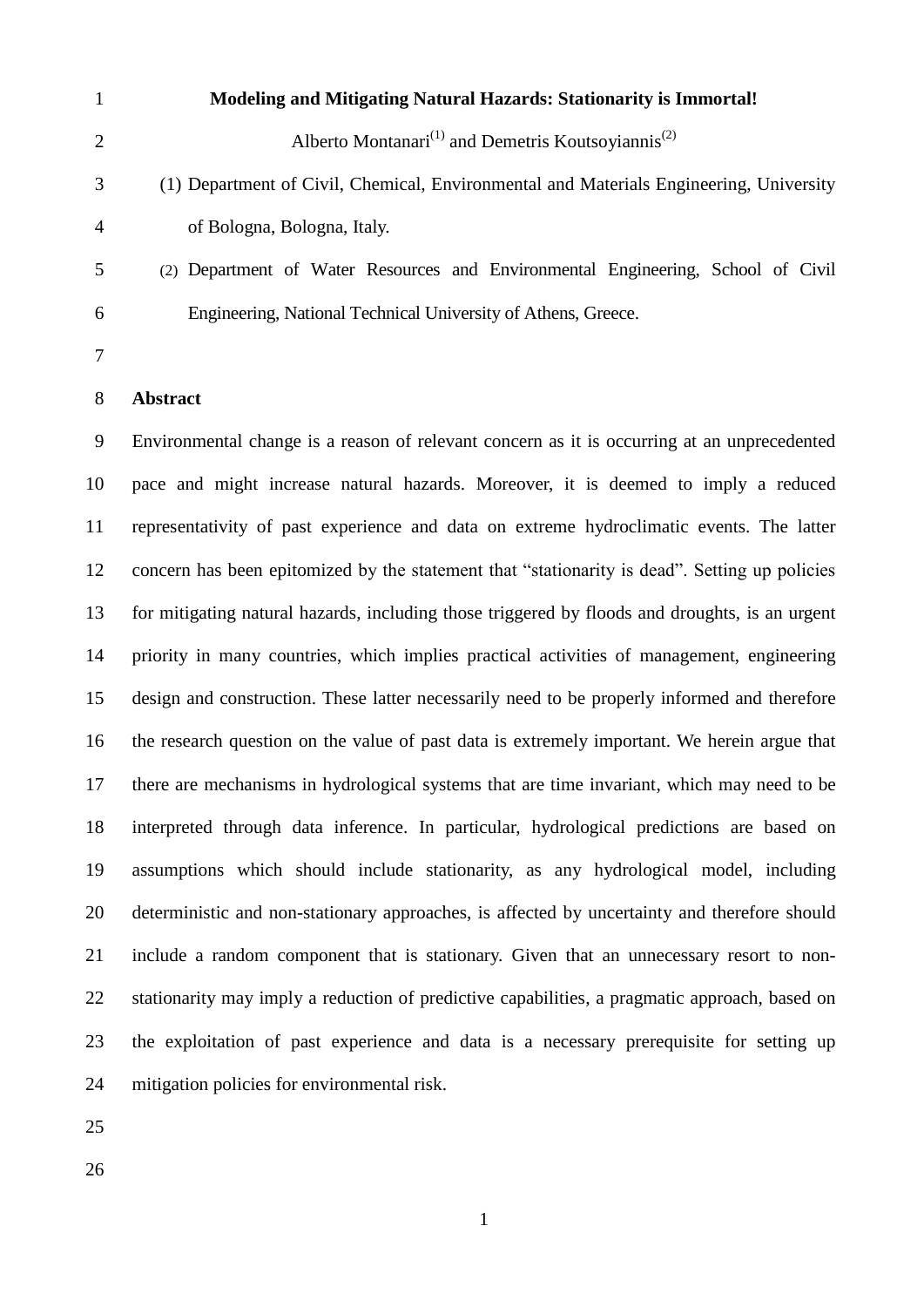### **Introduction**

 Facing environmental risk has always been a challenge for societies and is a matter of growing concern today. On the one hand, the increased impacts of extreme events, along with the observation that the environment is changing at an unprecedented pace, highlight that human settlements are more and more exposed to natural hazard and risk. On the other hand, the explanation and attribution of the above increased risk are open research questions in hydrology, and social sciences as well. Consequently, calls are being issued for an improved understanding and interpretation of environmental change [*Montanari et al.*, 2013] and its connection with society, through the study of the two-way interaction between environment and humans [*Sivapalan et al*., 2012; *Di Baldassarre et al.,* 2013; *Ceola et al.,* 2014; *Koutsoyiannis,* 2013; *Viglione et al.*, 2014; *Montanari et al.*, 2014; *Sivapalan et al*., 2014]. The awareness of the importance of the research themes related to change, in connection with evolving societal systems, recently led the International Association of Hydrological Sciences (IAHS) to focus on these topics during the Scientific Decade 2013-2022, by launching the Panta Rhei research initiative [*Montanari et al*., 2013; *Montanari et al.*, *2014*; [www.iahs.info/pantarhei\]](http://www.iahs.info/pantarhei).

 Given the urgency of environmental change and environmental risk, a pragmatic and holistic approach is needed to immediately focus on the above research questions. We believe that research activities should identify effective and technically sound solutions, by clarifying to what extent and why the environment is changing and how design variables should be estimated under change. To this end, we need to investigate what useful information is already available, what further information is necessary and what approaches should be considered. Many of the fatalities that occur each year during extreme events could be avoided by setting up simple precautionary actions, yet these are frequently not identified a priori. Research activity is urgently needed to identify critical locations and priorities for mitigation.

A key premise to reach the above goals is to clarify how to best profit from experience, data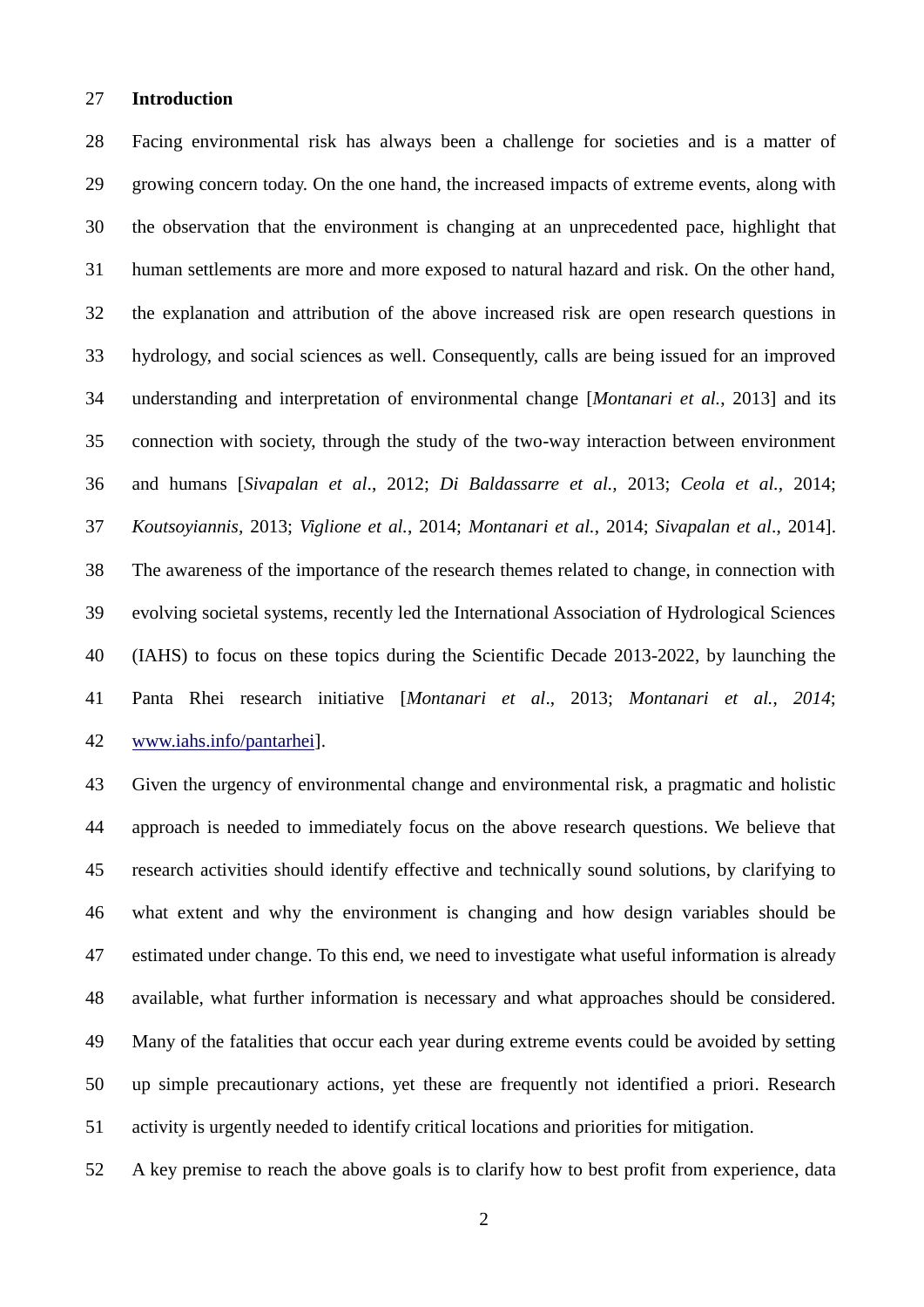and information in the face of a rapidly changing environment. There is a widespread perception that the past is no more representative of the future. These beliefs have been epitomized by the statement "stationarity is dead" [*Milly et al*., 2008] which has been lately very popular in the hydrological community, while few have criticized it [*Koutsoyiannis*, 2011; *Lins and Cohn*, 2011; *Matalas*, 2012; *Koutsoyiannis and Montanari*, 2014]. The convincement that stationarity is dead led to claims that paradigm shifts should be pursued in hydrology to elaborate new philosophies and methods [*Milly et al*., 2008]. The shift would be towards methods that are driven by deterministic models and future forcing scenarios that would replace the assumption of stationarity. These would be elaborated upon an improved understanding and modeling of the underlying processes. We believe that this is not necessarily the most efficient way to draw predictions and therefore we aim to discuss the above premise in the context of hydrological modeling and engineering design in a changing environment. We elaborate on this issue here below, by focusing on the specific case of environmental risks related to water and hydrology.

## **Defining the problem**

 The practical problem is simple to state: how to efficiently identify and plan mitigation policies for natural disasters caused by hydroclimatic extremes, through environmental planning and engineering design. Engineers traditionally tackled this challenge by observing the phenomena, making predictions (mostly of statistical type) on likely future occurrences and finally designing mitigation actions. Examples of these latter are catchment management, construction of flood retention reservoirs, river engineering works and non-structural measures [*Thampapillai and Musgrave*, 1985; *Kundzewicz*, 2002]. Engineers were always aware of uncertainty, which may also be amplified by environmental changes, and therefore developed appropriate methodologies to quantify it and used safety factors in the design process [*Beven*, 2013].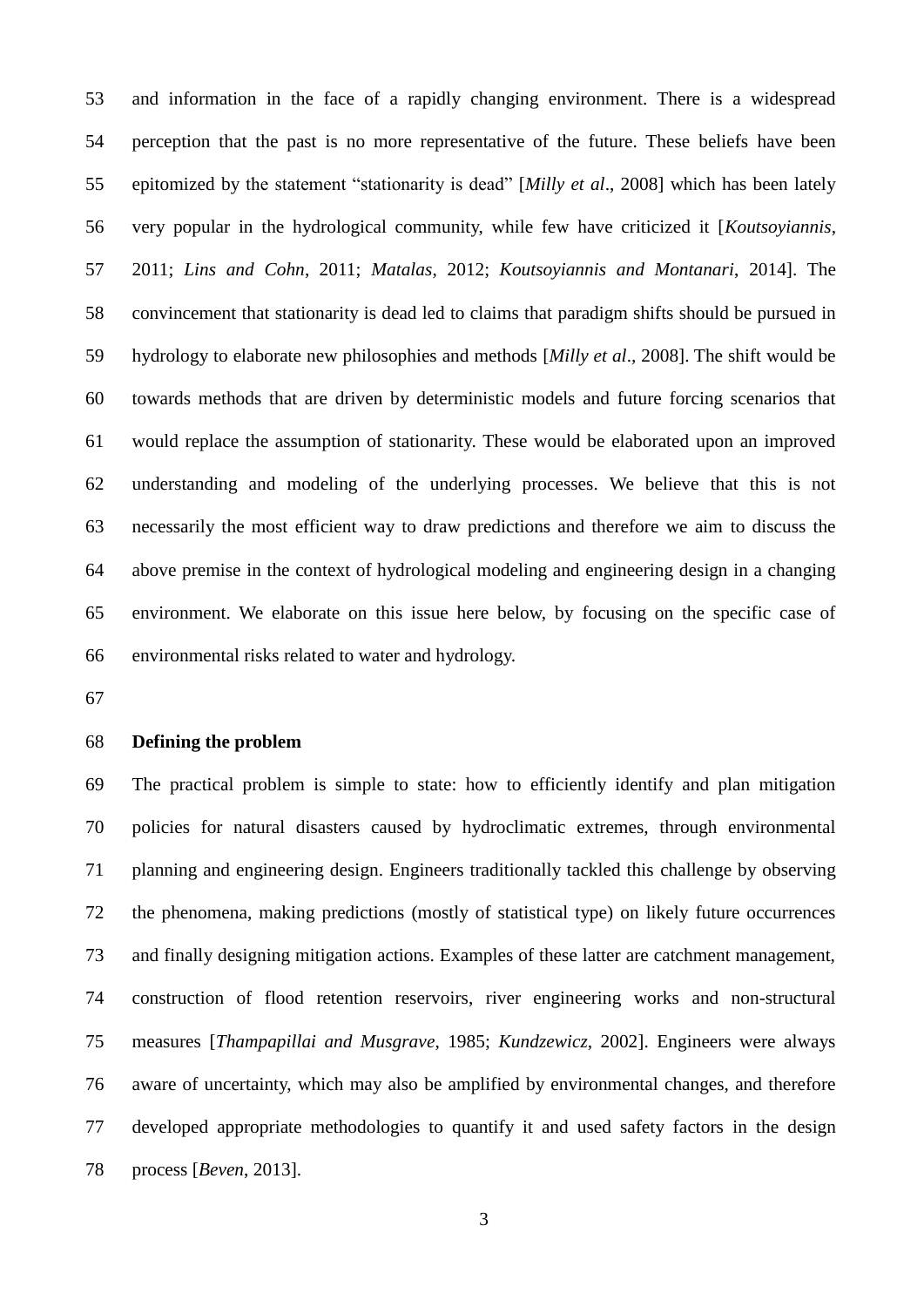Today, instances of failure of mitigation policies and protecting structures that were set up a long time ago are often interpreted as a sign that the traditional design methods are inefficient to face current risks. Therefore, new modeling approaches are invoked [*Schaefli et al*., 2011]. Are they really necessary? Or is the pursuit of new approaches just a manifestation of departure from scientific and engineering thinking, combined with the radical reduction of investment in engineering infrastructure [*Koutsoyiannis*, 2014]?

# **Approaches for environmental modeling**

 Models are essential to better understand hydrological systems and to design mitigation actions for hydrological risk. Design is always carried out by using models, sometimes implicitly. For instance, the estimation of the peak river flow for an assigned return period is carried out by using models of various types. Identifying the appropriate model is a crucial step in engineering design [*Laio et al*., 2009].

 A multitude of approaches have been proposed for environmental modeling. Such models typically refer to the transformation of inputs of a system to outputs. They can be broadly divided in two classes (see Figure 1): deterministic and non-deterministic (statistical or stochastic) models. We believe it is important to clarify the advantages and drawbacks of such categories when dealing with change.

 In a deterministic formulation the system output is uniquely determined by the input. Namely, input data are precisely associated to the model response and therefore uncertainty in the model structure is not directly taken into account. The popularity of deterministic approaches leading to deterministic predictions has considerably been increased in recent times. Two factors may have contributed to such popularity. First, the ever increasing power of computers, which can provide, in reasonable time, numerical solutions of dynamical systems (typically described by differential or difference equations), led many to develop the belief that natural systems can be modeled fully deterministically and with precision, once a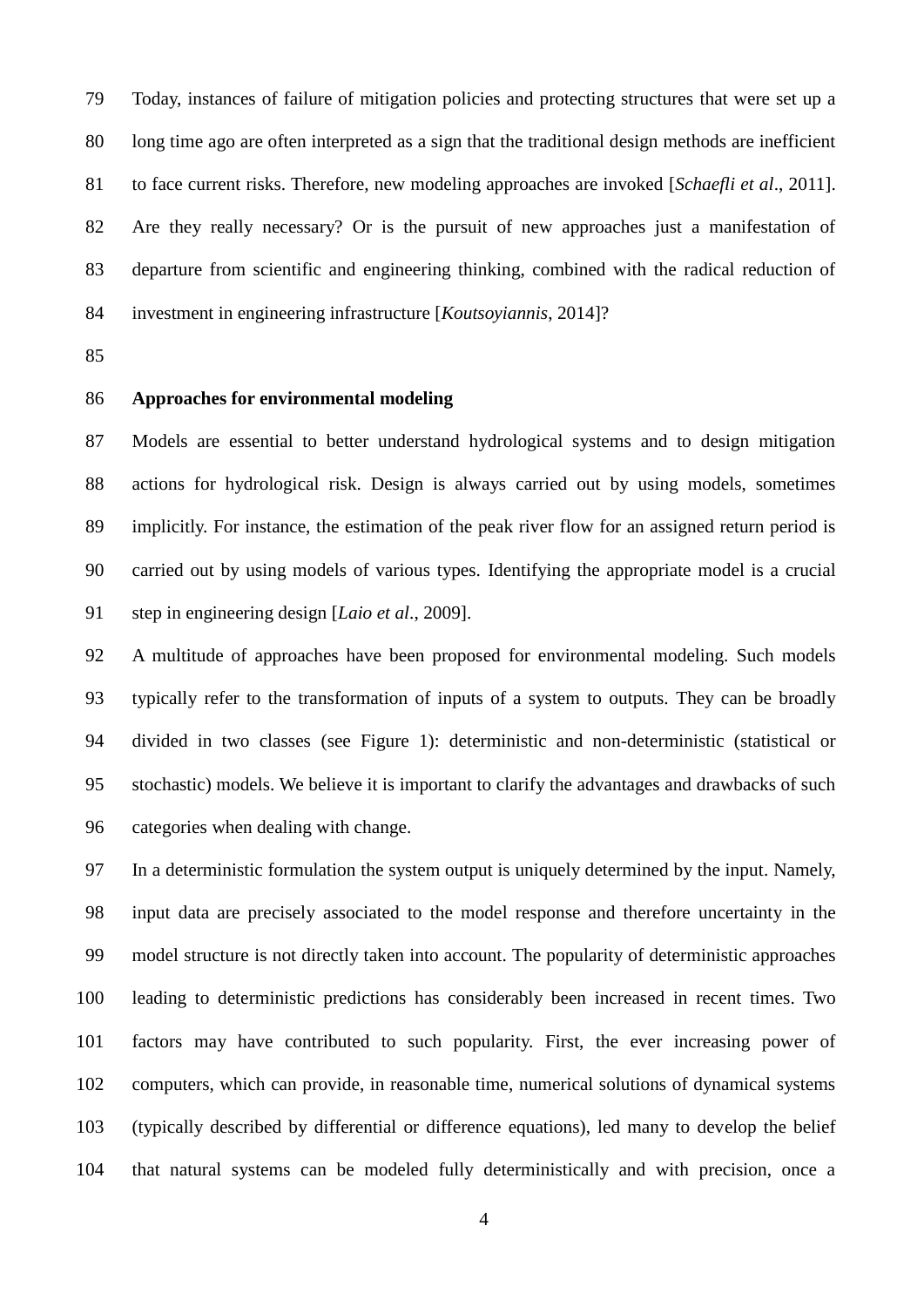sufficient level of detail (reflected in spatio-temporal resolution) is achieved in system description [*Koutsoyiannis et al.*, 2009]. Second, the culture developed within climate change exploration and spread in many disciplines including hydrology, led many to deem future scenarios obtained with deterministic models as credible predictions of the distant future.

 The argument behind such reasoning is that assuming (a) perfect knowledge of the considered hydrological system, which enables a complete and precise description, (b) perfect knowledge of initial and boundary conditions, (c) perfect information to identify precise model parameters and feed a model with input data, then a deterministic model of the system would allow to make perfect predictions of the outputs for whatever lead time (up to centuries), thus providing an ideal solution to any type of problem. With such a model, change would not be a matter of concern anymore, as in a perfectly described system any shifting regime could be precisely modeled and predicted. Indeed, deterministic models allow one to account for causality with mechanistic solutions and therefore provide a valuable opportunity. However, we note that deterministic hydrological models need to be calibrated and therefore their use will never eliminate the need to make statistical inference from historical information. More importantly, one should note that in hydrology deterministic predictions are inevitably affected by several uncertainties due to imperfect geometric description of the control volume, inexact initial and boundary conditions [*Koutsoyiannis*, 2010], limited and often erroneous observability of the hydrological and meteorological variables [*Beven and Westerberg*, 2011; *Di Baldassare and Montanari*, 2009; *Montanari and Di Baldassarre*, 2012], imperfect model structure [*Beven*, 2012; *Gupta et al*., 2012], imperfect parameters and, as far as the future is concerned, unknown inputs. In such a situation, predictions can still be elaborated and can still be useful, but randomness and uncertainty need to be taken into account [*Vogel*, 1999]. The presence of randomness is the reason why engineering hydrology frequently relied on non-deterministic models and in particular statistical approaches. The use of statistics was induced by understanding, rather than ignorance, of the underlying processes [*Yevjevich*,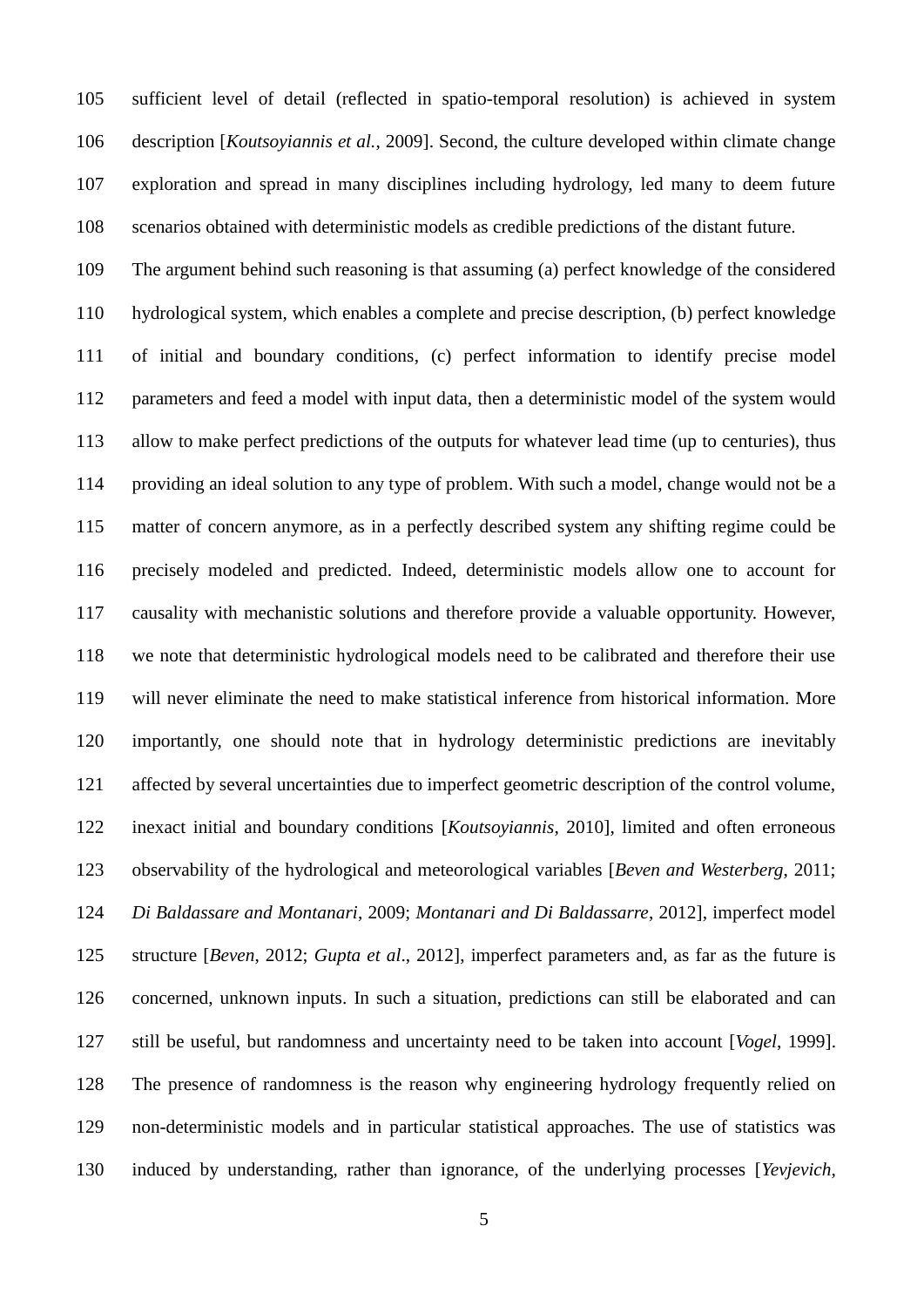1974]. For instance, when the considered phenomena is described by a model with a high degree of non-linearity, a deterministic prediction is not possible even when the system is fully understood, while a stochastic prediction may allow one to draw probability distributions of future occurrences. In fact, for any perfect deterministic system, including linear models with some uncertain components, statistical predictions are the only viable ones for long time horizons [*Koutsoyiannis*, 2010]. In view of the above reasoning we conclude that using a stochastic approach, with a physical basis, is needed in hydrology.

 No matter what approach is used, the modeling strategy to obtain design variables is based on the identification of invariant properties of the investigated phenomena to devise the model structure and inform the prediction. In the case of deterministic modeling these invariant properties may be, for instance, quantities like mass, momentum, angular momentum, energy and others [*Koutsoyiannis*, 2011]. In stochastic modeling of complex systems the preservation of only these invariant quantities does not suffice as a model basis and therefore some statistical properties of the studied stochastic process are computed by using past data and are assumed to be time invariant, provided that such assumptions are consistent with the data and the process understanding. The assumption that the above statistics are time invariant is called "stationarity" [*Kolmogorov*, 1931; *Khintchine*, 1934; see also *Koutsoyiannis and Montanari*, 2014].

 Now, an important question today is: should a physically-based stochastic approach rely on the hypothesis of stationarity, even in the presence of change? Would this assumption be still reliable and useful? And, if not, what alternative assumption should one use? Is non- stationarity a useful way forward to deal with technical problems? Is the past still representative of the future? Can historical data inform engineering design and mitigation policies for natural hazards?

**Stationarity**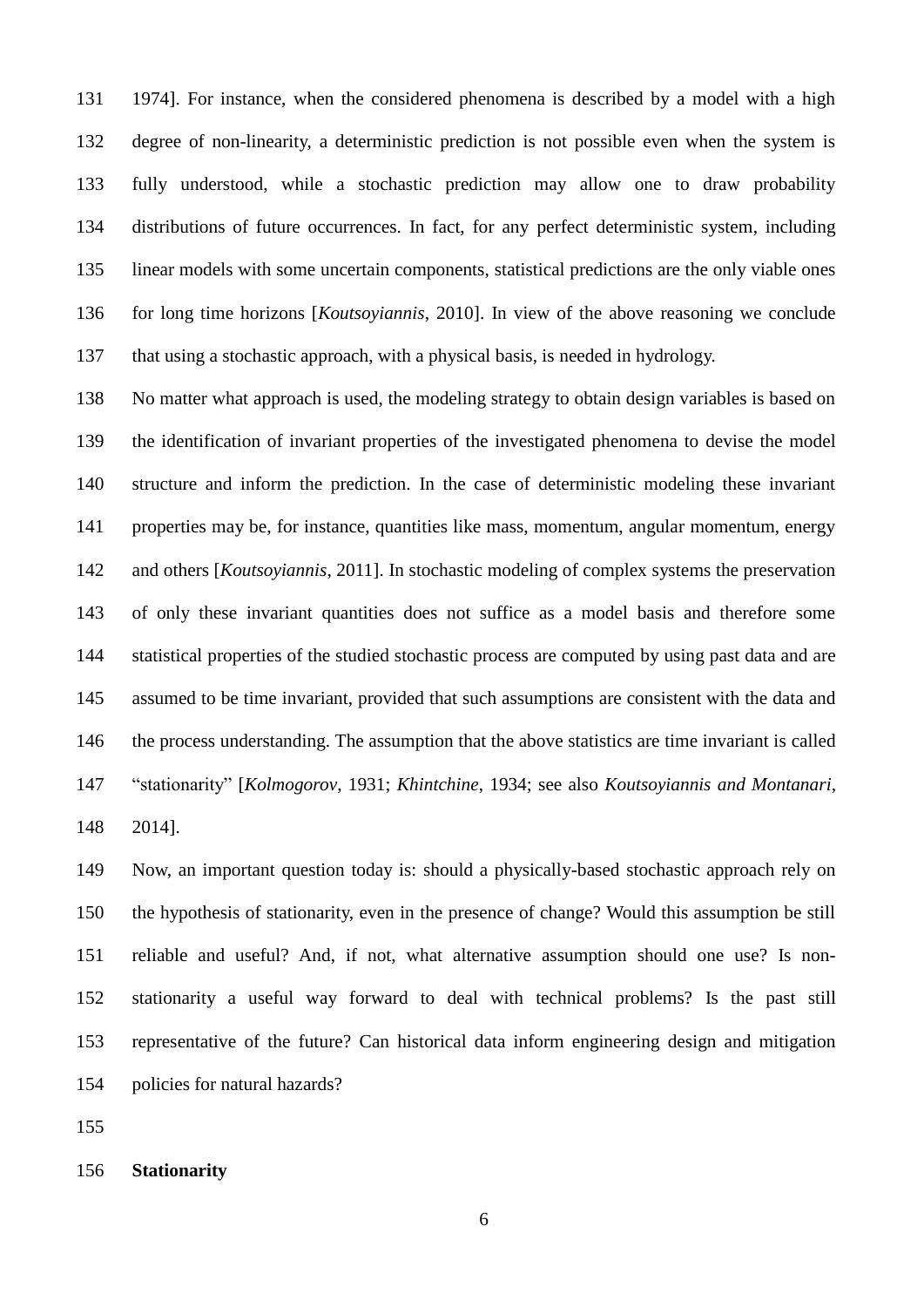To address the above research questions, it is necessary to clarify the meaning and technical implications of stationarity and the meaning of the related statement that the past is representative of the future (or not).

*Theory of Stationarity*

 We mentioned above that stationarity is an assumption introduced when making inference and prediction. In rigorous terms and according to the original definition [*Khintchine*, 1934; *Kolmogorov*, 1938], a stochastic process *X*(*t*) is stationary if and only if

165 
$$
F(x_{t_1}, x_{t_2}, ..., x_{t_n}) = F(x_{t_1 + r}, x_{t_2 + r}, ..., x_{t_n + r}), \forall n, t_1, t_2, ..., t_n, \tau
$$
 (1)

 where *F*( ) denotes the joint probability distribution function. Given that *F*( ) does not change 167 with a time shift  $\tau$ , it follows that the statistics of a stationary stochastic process do not change in time (for more details see *Kolmogorov* [1931, 1938], *Khintchine* [1934] and *Koutsoyiannis and Montanari* [2014]). It is important to note that the definition implies that the process is stochastic and does not imply that the state of the process itself does not change. Actually, a stationary process, as was introduced in the works of Kolmogorov and Khintchine, undergoes change, but its statistics are conserved in time. Therefore, change does not imply non-stationarity and stationarity does not imply at all unchanging process state.

 In view of the above definition, one can conclude that non-stationarity necessarily implies that some of the process statistics are time varying.

## *Stationarity and non-stationary models*

 When interpreting with mathematical models environmental processes non-stationarity may be justified and therefore a non-stationary model may be applied. However, this will never be perfect and therefore it will lead to residuals that will necessarily be treated as stationary if a good fit of change is obtained. Therefore, the use of a non-stationary model does not allow one to get rid of stationarity: namely, the modeling of change, in any case, must be based on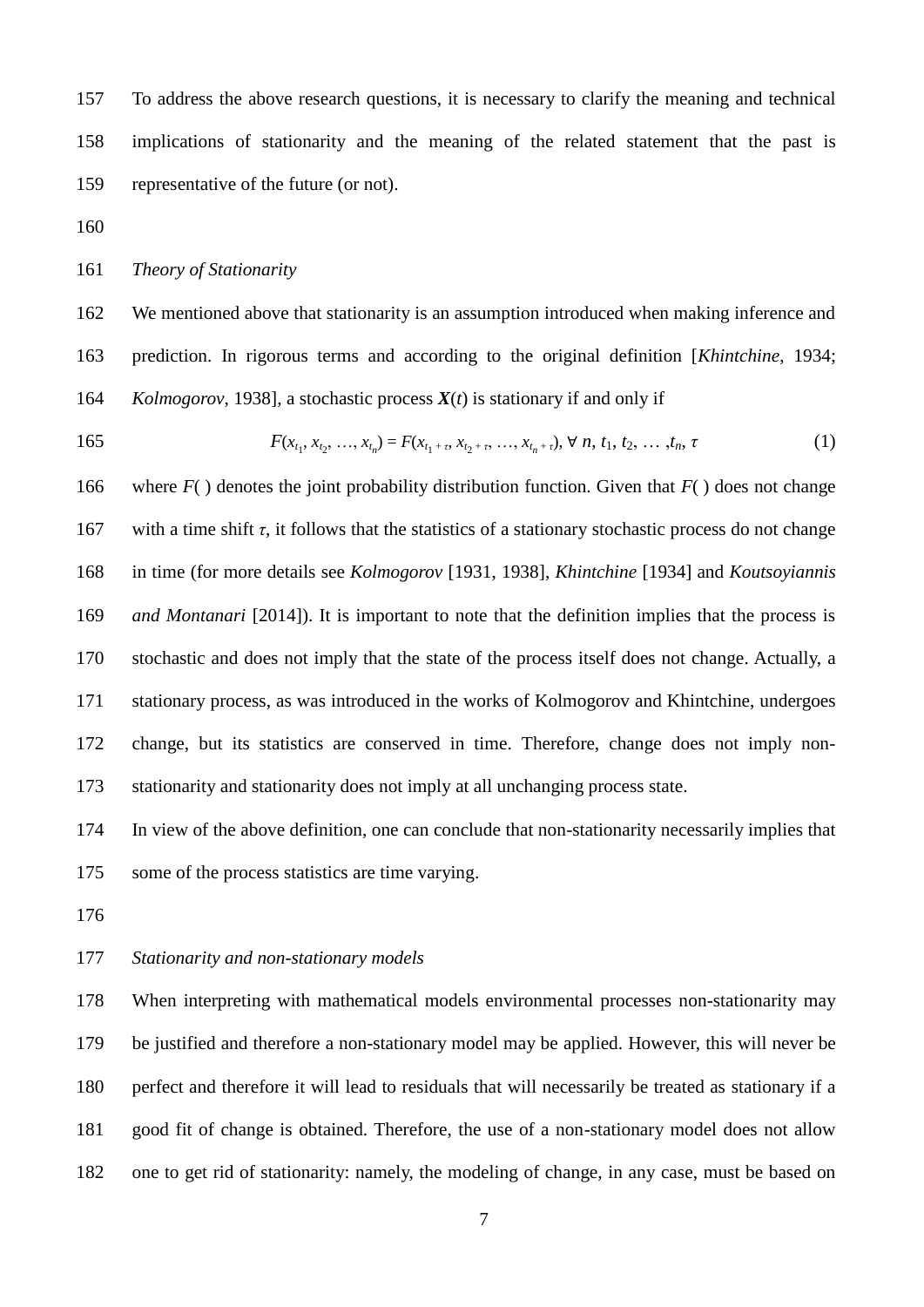the identification of invariant statistical properties and observed data are the necessary means to attain this goal.

 A first implication of the use of a non-stationary model is that additional parameters are needed. If non-stationarity is properly described, the non-stationary model will lead to less biased simulation of future conditions, but the variance of the estimates will increase, for the above mentioned increased number of parameters. Therefore, one should evaluate whether the reduction of bias is worth the increased variance. Indeed, the selection of a non-stationary rather than stationary approach should be framed as a standard model selection problem where one selects the best model, namely, the one that produces the best design variables in terms of bias and variance of the estimates. Better estimates imply a more successful design not only in terms of reliability and durability of the proposed solutions, but also in terms of their cost effectiveness and therefore economical feasibility. The above mentioned increased variance of the estimates provided by a non-stationary model, due to a larger number of parameters, may imply an increase of the economic costs of the proposed solutions, therefore reducing their feasibility. Non-stationarity is just an option and not a universal solution to modelling environmental change. We maintain that engineers and technicians need to adopt the most reliable approach in view of the available information.

 A second implication of the use of a non-stationary model is that its statistics necessarily are a deterministic function of time [*Koutsoyiannis*, 2011; *Koutsoyiannis and Montanari*, 2014]. The term "deterministic" is extremely important here, as it underlines that the use of a non- stationary approach, particularly in engineering design, must be based on the identification of a deterministic relationship identified by logics, mathematics or physics and also verified by the data, to explain the change in time of some statistics of the process (see Figure 1). In absence of such deterministic attribution, one cannot introduce any assumption of non- stationarity and therefore a non-stationary model cannot be set up. We realize that this latter statement is crucial for delivering our message efficiently and therefore would like to clarify it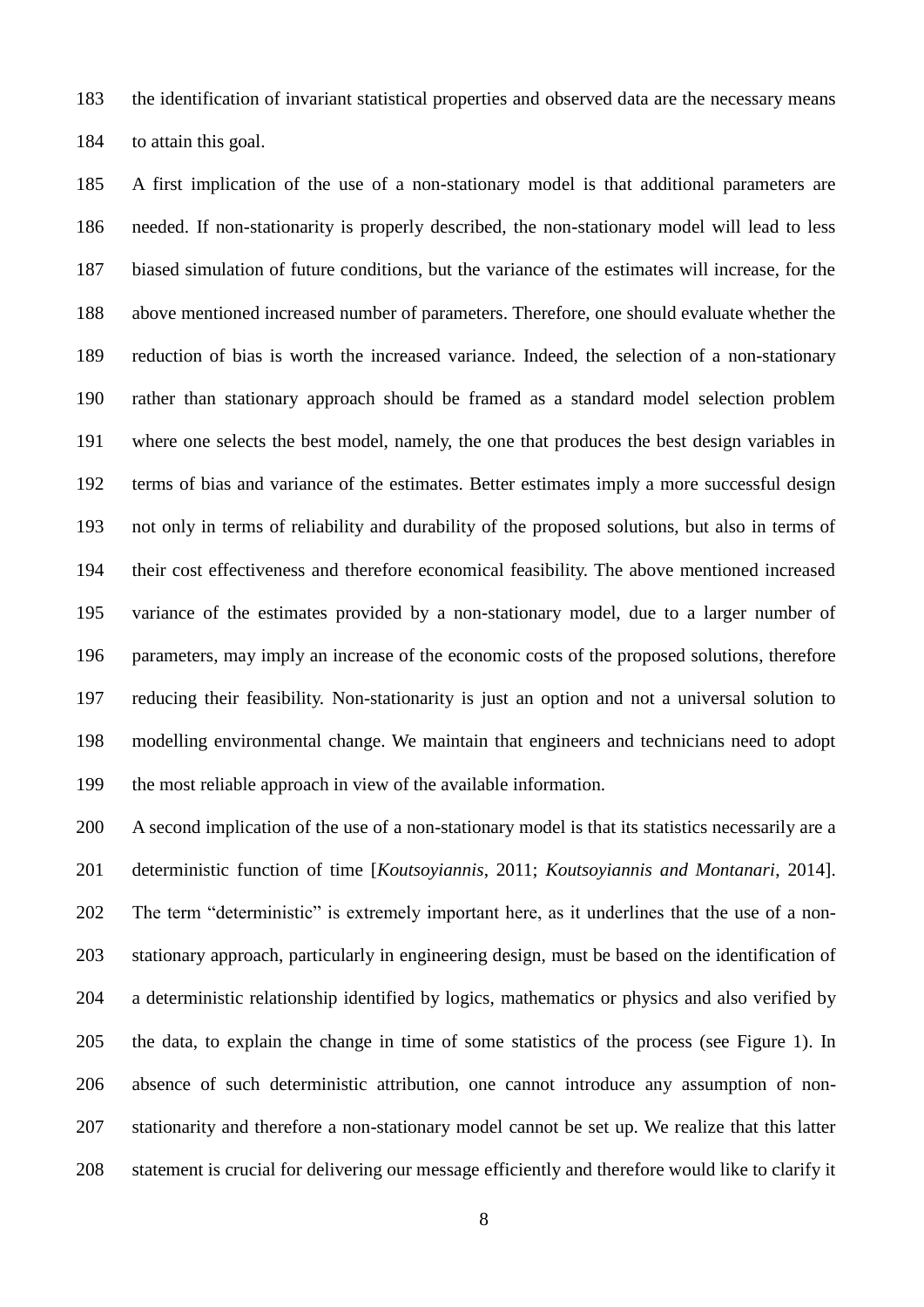further.

 In fact, our assertion above may be questioned by one who is convinced that a process is non- stationary because its statistics may change in time according to a random process. However, this is not possible, as process statistics are deterministic variables (typically unknown constants) by definition and the model would be ill-defined or even meaningless if they were assumed to be random. For instance, take the mean value of a generic, real-valued, random variable which is defined as

$$
E[X(t)] = \int_{a}^{b} xp(x; t) dx
$$
 (2)

217 where  $p(x;t)$  is the probability density of the outcome  $x(t)$  from the random variable  $X(t)$  at time *t* and [*a*, *b*] is the interval of real values over which *X* is defined. Given that a stochastic process is a collection of random variables, each representing all possible values of the process at a given time step, the process itself will be characterized by an assigned mean value 221 at each time *t*. According to eq. (1), the mean of the process  $E[X(t)]$  will be given as a 222 deterministic function of time, taking identical values if the process is stationary  $(E[X(t)] =$ 223 E[X]). The case in which statistics may randomly vary is therefore excluded. Let us provide 224 an example, by referring to a Gaussian white noise  $X(t)$  with mean  $\mu_X$  and standard deviation 225  $\sigma_X$ . Now, let us assume that  $\mu_X$  is replaced by another Gaussian white noise  $Z(t)$  with mean  $\mu_Z$ 226 and standard deviation  $\sigma_Z$ , therefore assuming that the mean of  $X(t)$  is random. Then, another Caussian process  $Y(t)$  is obtained, with  $\mu_Y = \mu_Z$  and standard deviation  $\sigma_Y = (\sigma_X^2 + \sigma_Z^2)^{0.5}$ . Therefore, the statistics of *Y*(*t*) are deterministic constants and not random variables and thus *Y*(*t*) is stationary.

 One may say that prior information may allow one to know that the statistics of the process are changing (and/or will change) and therefore the process is non-stationary, but the shape of the change may still be unknown; therefore the process is non-stationary even though one is not allowed to assume any deterministic relationship explaining the progress of statistics in time. Such statement would also be incorrect. In fact, the above situation would imply that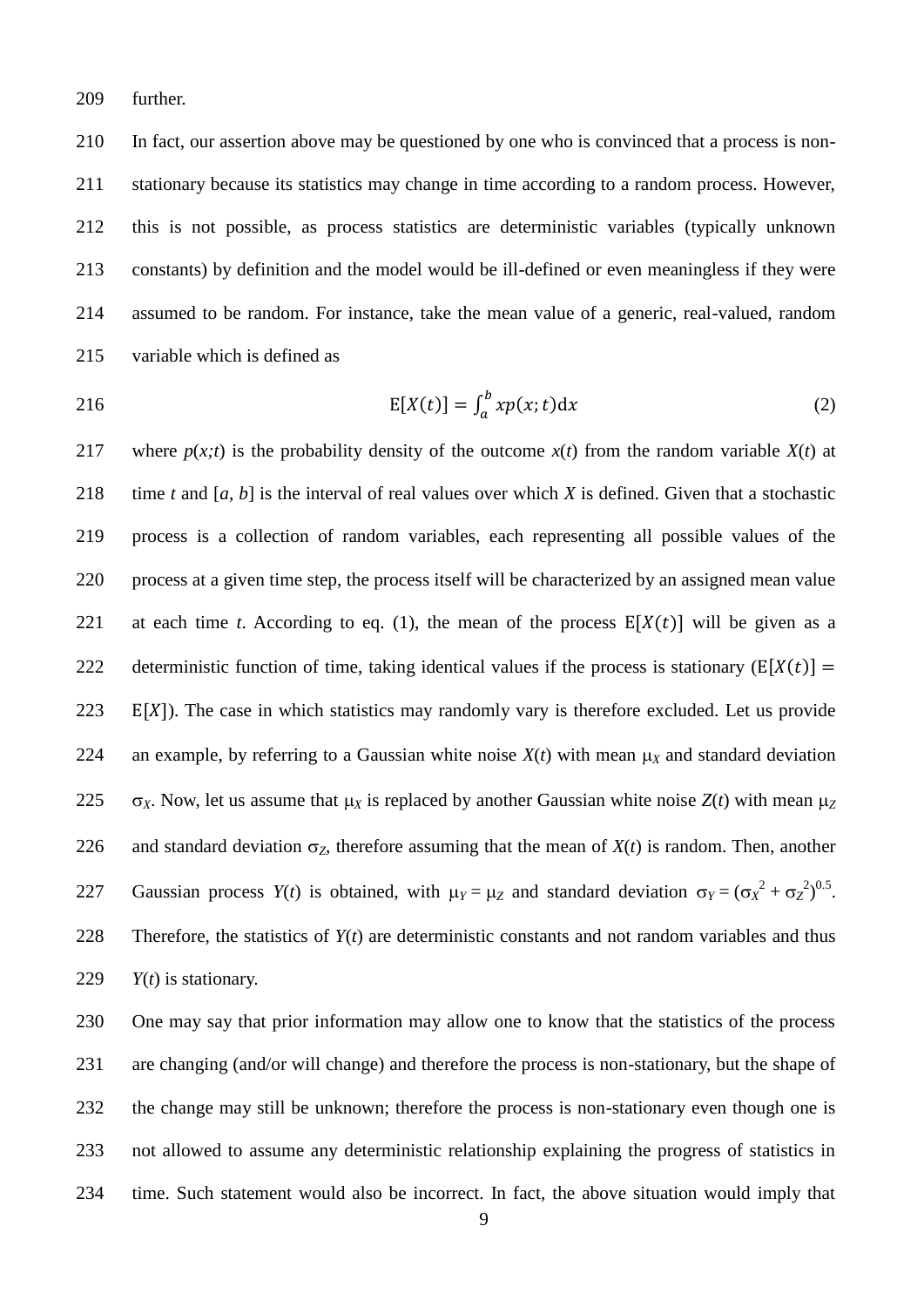one is not allowed to set up any non-stationary model to explain an evolution that is unknown and therefore the use of the concept of non-stationarity is not possible. Changes in the statistics of the process which are unpredictable (or unknown) result in a stationary approach – not a non-stationary one.

 The above need for a deterministic relationship to explain the progress in time of the process statistics, in order to claim non-stationarity, is extremely important because it emphasizes that a proper justification is needed for using a non-stationary model in technical applications. There are indeed cases where the use of a non-stationary description is justified. If we knew the evolution in time of hydrological characteristics and parameters (in addition to hydrological observations, we may have information about how the percent of urban area changed in time, for instance), then we can build a non-stationary model, where the available information allows one to reduce the bias of the predictions. One should note that, even in the latter case, the non-stationary model will anyway include a random component that is stationary. In contrast, if we see a changing behaviour but we do not have any quantitative information, then particular care should be used if we decide to set up a non-stationary model that would be based on information that may be unreliable. For instance, it is frequent practice in environmental modeling to estimate the above deterministic changes of the process statistics by using "projections" of future environmental and climatic conditions that are obtained by applying models (for instance climatic models; see *Milly et al*. [2008]). Reliability of these projections is a necessary condition for obtaining less biased estimates, and therefore better defined mitigation policies for environmental risks. If projections are not reliable, not only the variance of the estimates will increase; their bias will increase as well and therefore non-stationary models may turn out to be less efficient with respect to their stationary counterpart. In order to properly inform model selection, the uncertainty of the above projections needs to be carefully evaluated. If projections are highly uncertain, a stationary model may well turn out to be the best solution for technical problem solving.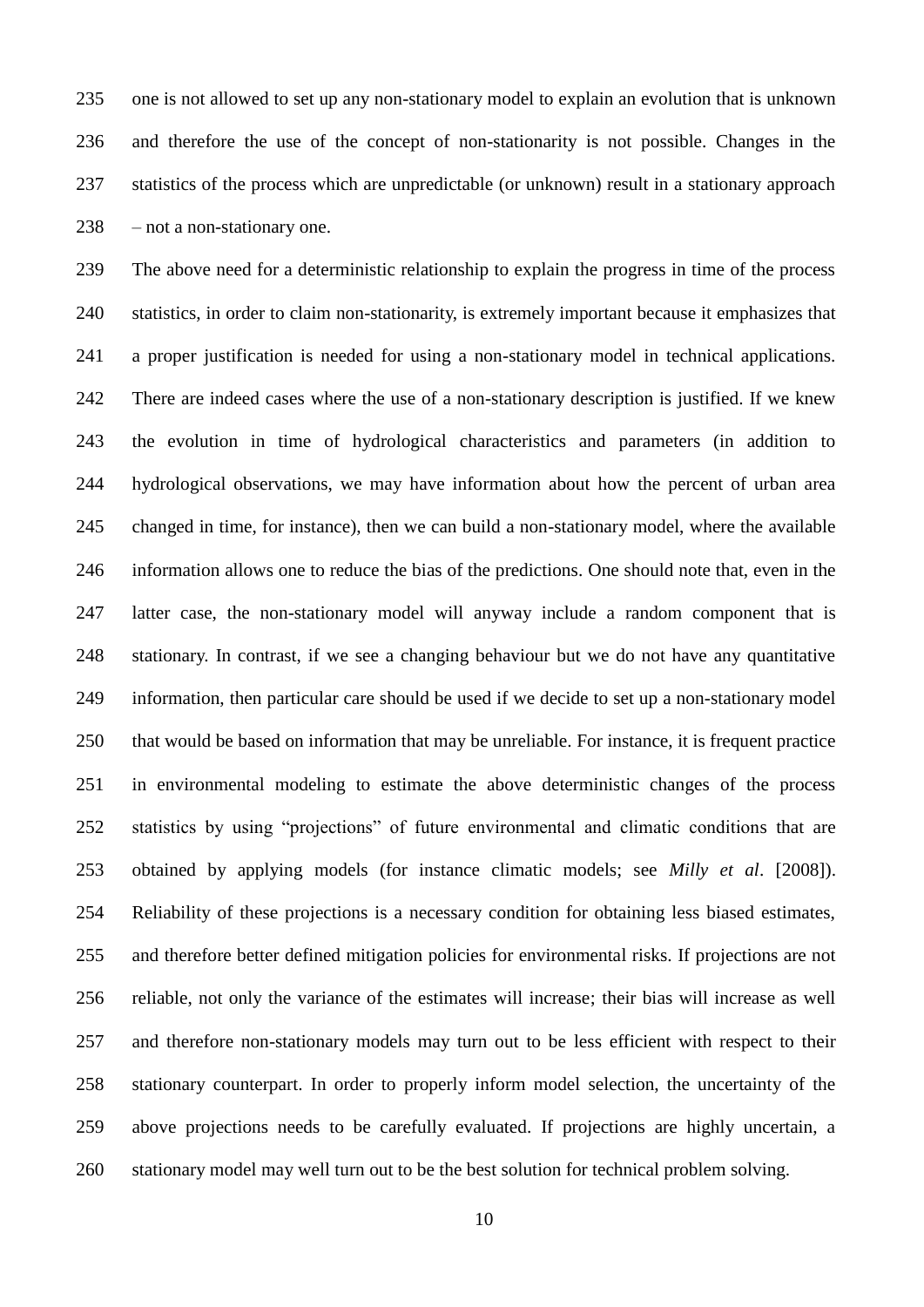While non-stationarity necessarily needs to be described by a deterministic change of process statistics, it is important to emphasize that the introduction of a deterministic component in a stochastic process, to take into account the knowledge of the underlying phenomenon, does not necessarily imply that the resulting random process is non-stationary. For instance, accounting for seasonality through a deterministic description leads to a cyclostationary process, which in aggregate scales is stationary.

# *Implications of stationarity in engineering design*

 The above discussion brings to the following conclusions that we believe are extremely important in engineering design. (1) Stationarity is a concept that applies to stochastic processes and the assumption of non-stationarity needs to be supported by a deterministic description of the process statistics along time (Figure 1). (2) Any deterministic change of the process statistics is superimposed on a random component (unexplained variability) that is necessarily stationary. Namely, any random process – no matter if stationary or not – necessarily includes a stationary component, and therefore any future prediction needs to ultimately rely on the assumption of stationarity of that random part. (3) If a deterministic description of the process statistics along time, applicable to future times, is not available, which implies that non-stationarity is impossible to define, the only way for making predictions is through the assumption of stationarity. (4) The selection of a non-stationary model, rather than a stationary one, must be supported by a proper model selection analysis, as non-stationary models may turn out to be a less efficient solution in view of their increased uncertainty. A reduced robustness of the design variables is certainly something that engineers want to avoid when dealing with natural hazards. The latter considerations justify why engineers often rely on the assumption of stationarity.

 Therefore we can conclude that stationarity is still a necessary concept in engineering design. Unfortunately, several different meanings are attributed to the term "stationarity" in modern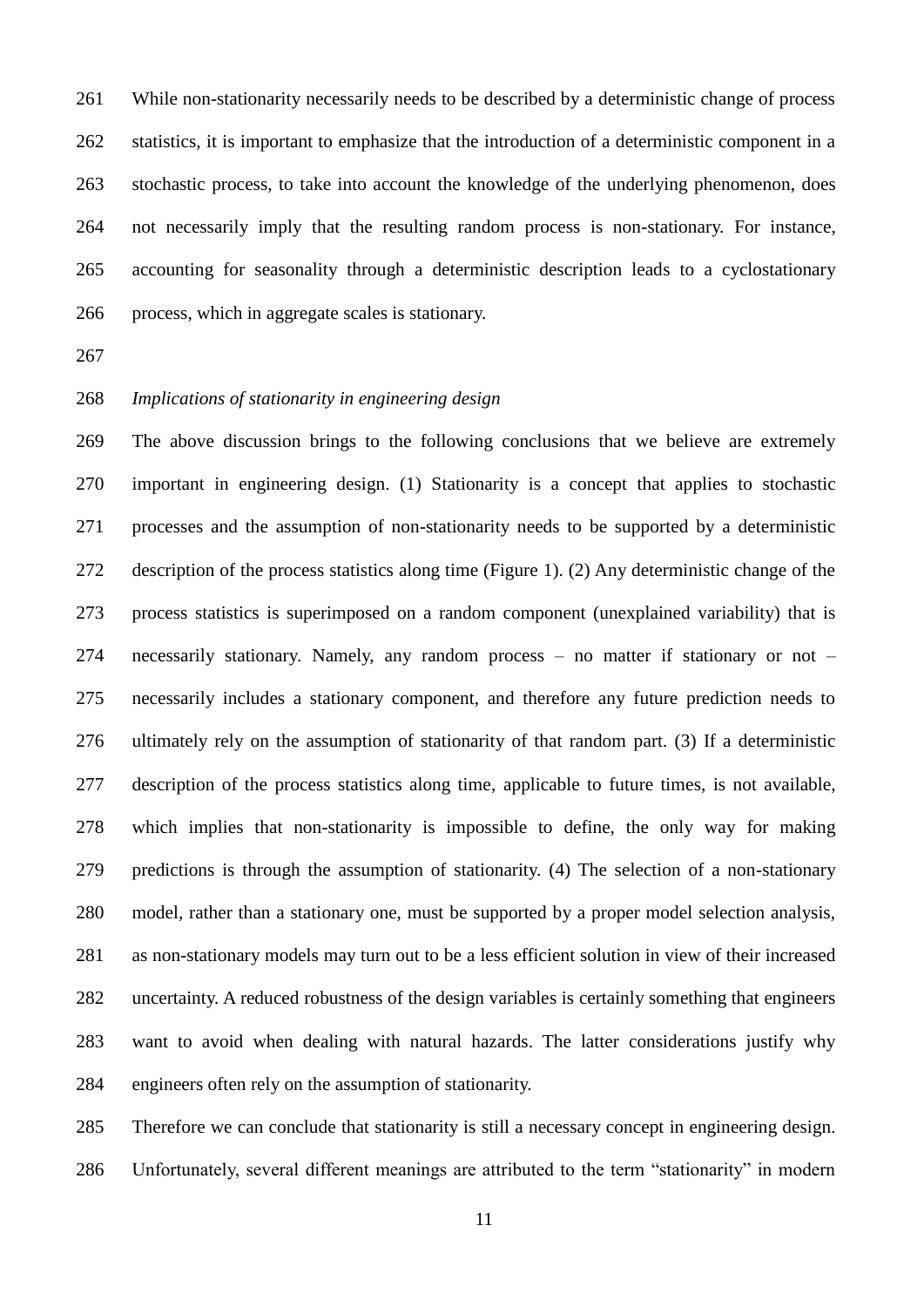hydrology (as explained by *Koutsoyiannis* [2011] and *Thompson et al*. [2013]). We believe that redefining concepts that are largely used in practice brings the risk to induce misconceptions. In the specific case of environmental risk mitigation, claiming that stationarity should be abandoned would imply that mitigation policies are not properly identified. Therefore, we believe it is appropriate to refer to the original definition of stationarity as proposed by *Kolmogorov* [1931,1938] and *Khintchine* [1934].

# **Dealing with change**

 The above summary of the situation clarifies how hydrological change can be defined and quantified [see also *Ceola et al*., 2014]. If one sticks to a deterministic representation, change is defined through the study of the process behavior. If a physically-based stochastic representation is used, which we believe is the appropriate solution, two ways forward can be identified: (1) if the natural process is modelled as stationary, change is quantified by relying on the hypothesis of stationarity, studying past patterns, gaining a knowledge of the process allowing to include the known physical basis, and making statistical inference and predictions; (2) if non-stationarity is justified, change is dealt with in the same way as for stationary processes but deterministic relationships are introduced for its statistical properties instead of assuming them constant, by investigating past patterns and exploiting information for the future, provided that such information is deemed reliable. In any case, the analysis of the past, through data, is an essential step to elaborate predictions, together with the analysis of any other hydrological information and assessment of the applicability of deterministic relationships for the future statistics.

## **Is environmental change non-stationary? Is stationarity dead?**

 The above considerations make clear that environmental change can be (in our opinion should be) modeled as a physically-based stochastic process, which in general can be stationary and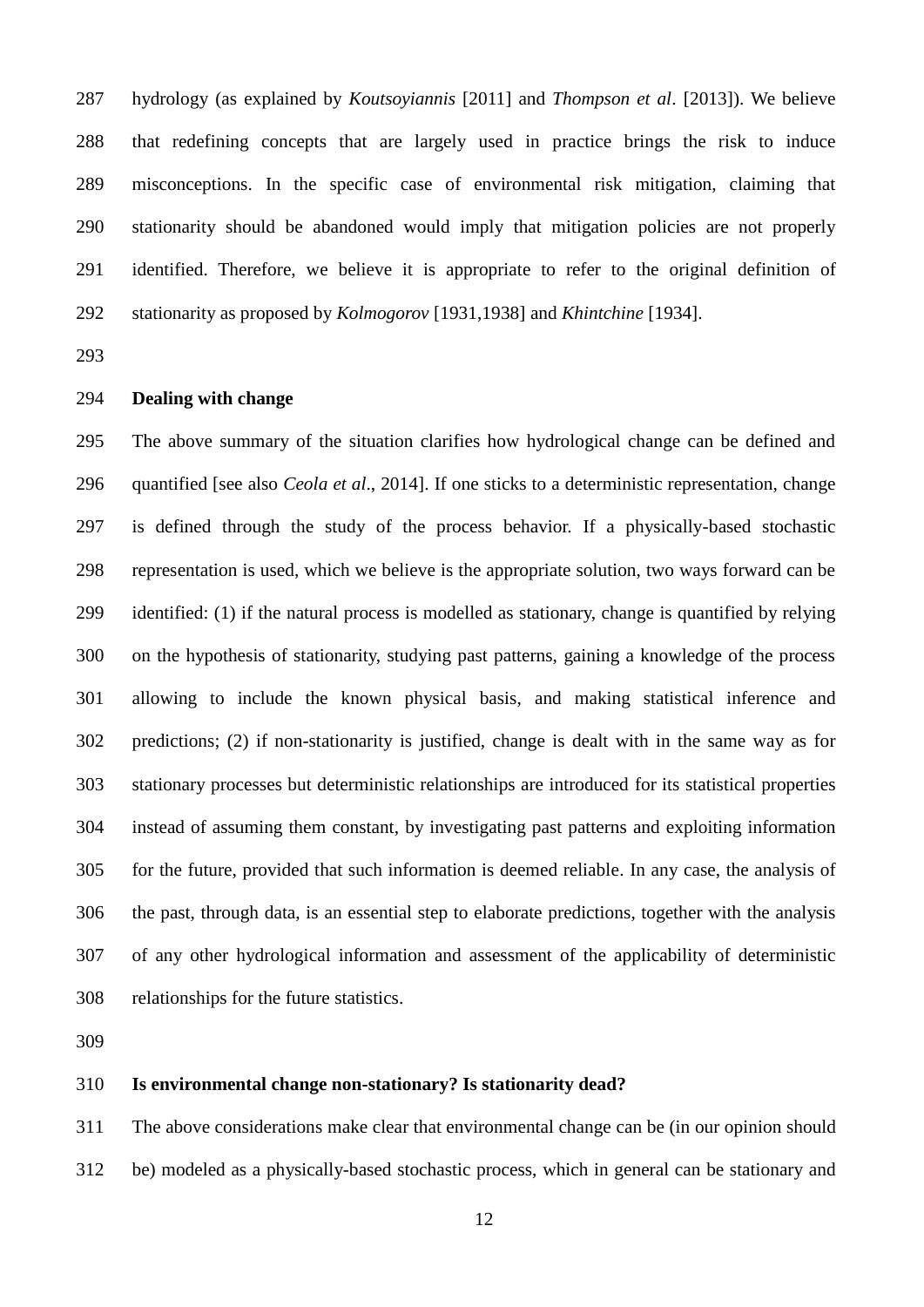only in justified cases non-stationary, and observations and information are key elements for a successful prediction. In fact, in view of the considerations that we developed so far in this paper, we are convinced that the question of whether change should be modeled within a stationary or non-stationary setting should be viewed in the frame of its relevance in solving practical problems. Of course modeling solutions depend on the nature of the process, but stationarity and non-stationarity are just two different options for building a physically-based stochastic model. In model building it is quite important to identify behaviors and parameters by analyzing past patterns using evidence provided by observations. But most important of all is to provide reliable and effective solutions to the real world problems; otherwise the debate about stationarity becomes a discussion on just semantics. In the case of mitigation of natural hazards, solving practical problems implies the design of management policies and engineering structures that need to be based on the estimation of design variables and their uncertainty, which is strictly related to economical feasibility of solutions.

 After the above discourse, we have no doubt to conclude that stationarity cannot be dead: it is a modeling convenience that allows one to make reliable predictions for engineering design rather than a real world entity. Modeling concepts will only die if they are useless. We are convinced that the stationarity concept is quite useful because it highlights the fact that, whatever deterministic controls and mechanisms are identified and whatever progress is made in deterministic modeling, there will always be unexplainable variability in any system for which a probabilistic description assuming stationarity is needed. We believe that both exact predictability (particularly for distant times) and inference without data are impossible while only (physically-based) stochastic modeling offers a pragmatic solution. In this respect, it is not paradoxical to conclude that stationarity is immortal, as immortal is the need for statistical descriptions and the need to seek robust solutions to practical problems.

## **Concluding remarks**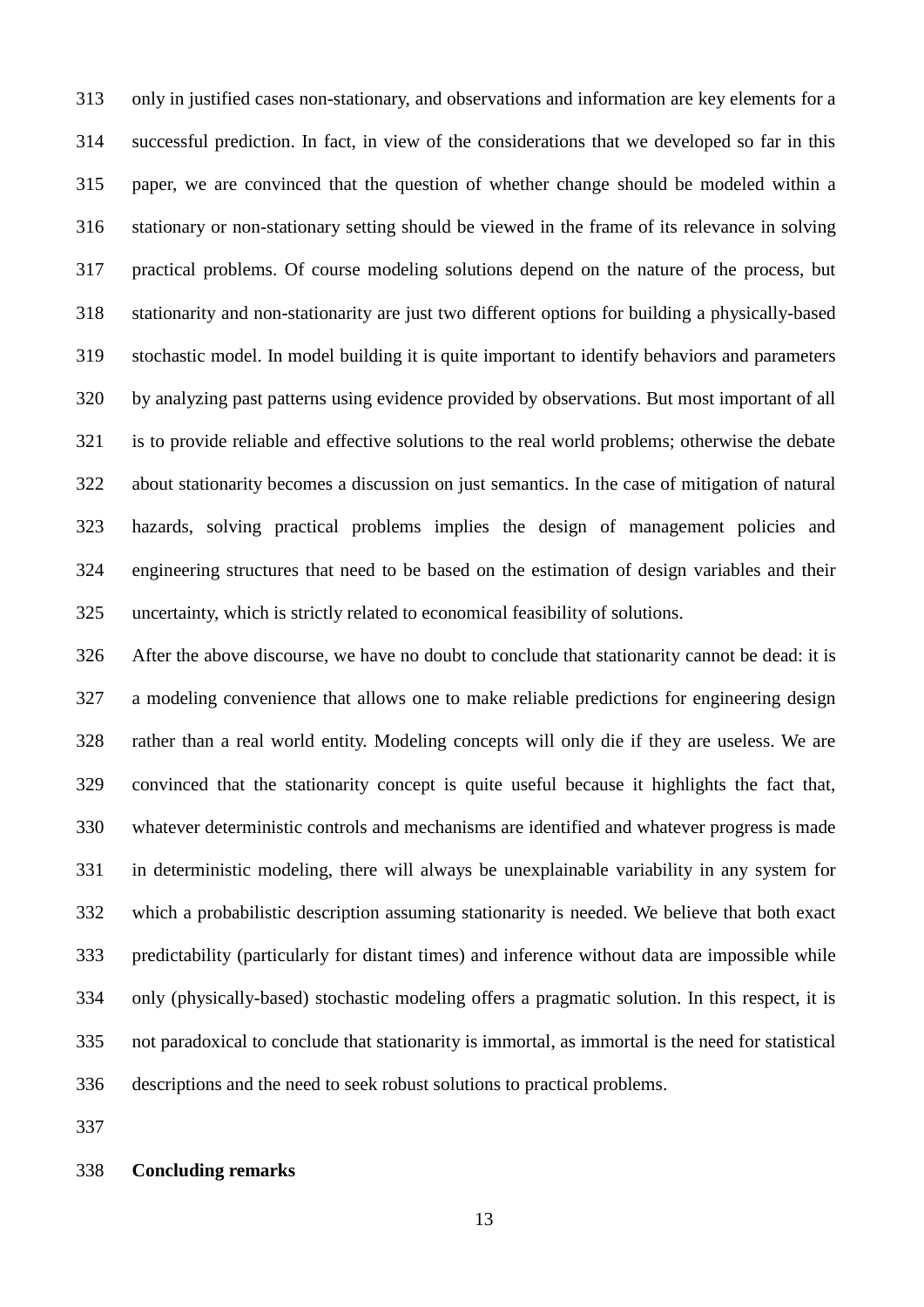To conclude with some practical considerations, we first emphasize once again the importance of data. Data, and therefore the observation of the past, are the key to reach a better understanding of change, to improve our knowledge of hydrological processes and to make predictions for the future. The information available to hydrologists is tremendously increasing and therefore a concerted effort is needed by the hydrologic community to: (a) propose initiatives to support data accessibility and data sharing, (b) formulate advanced methods for integrating several sources of different information, (c) identify critical data gaps and (d) advance monitoring means. These should be high priorities for researchers working on hydrological change and environmental risk.

 Second, we are convinced that a perfect deterministic description of hydrological systems will never be possible [*Koutsoyiannis*, 2010; *Montanari and Koutsoyiannis*, 2012; *Montanari and Koutosyiannis*, 2014; *Ceola et al*., 2014] and therefore a physically-based stochastic description, based on the analysis of past patterns (and possibly non-stationary but always allowing a transformation that would lead to stationarity, i.e. invariance in time of statistical properties of some transformation of the process of interest), is the way forward to gain an improved understanding and seek efficient solutions to deal with environmental risk. This is also the concept and the approach that is used in other disciplines like seismology and volcanology [*Vere-Jones et al*., 2005; *Mader et al*., 2006].

 In discussions about stationarity or non-stationarity we should bear in mind that this is a research question, which has practical consequences with respect to the use of available information in the design of structures and management policies. For the latter, a holistic and practical approach should be adopted. There is no need to rethink hydrology from scratch, nor to promote paradigm shifts or to build new sciences: practical problems solving should be based on finding the best way to profit from experience, to profit from new information and computational means. For the purpose of deepening our knowledge of hydrological processes, it is necessary to recognize their random character while improving prediction models. We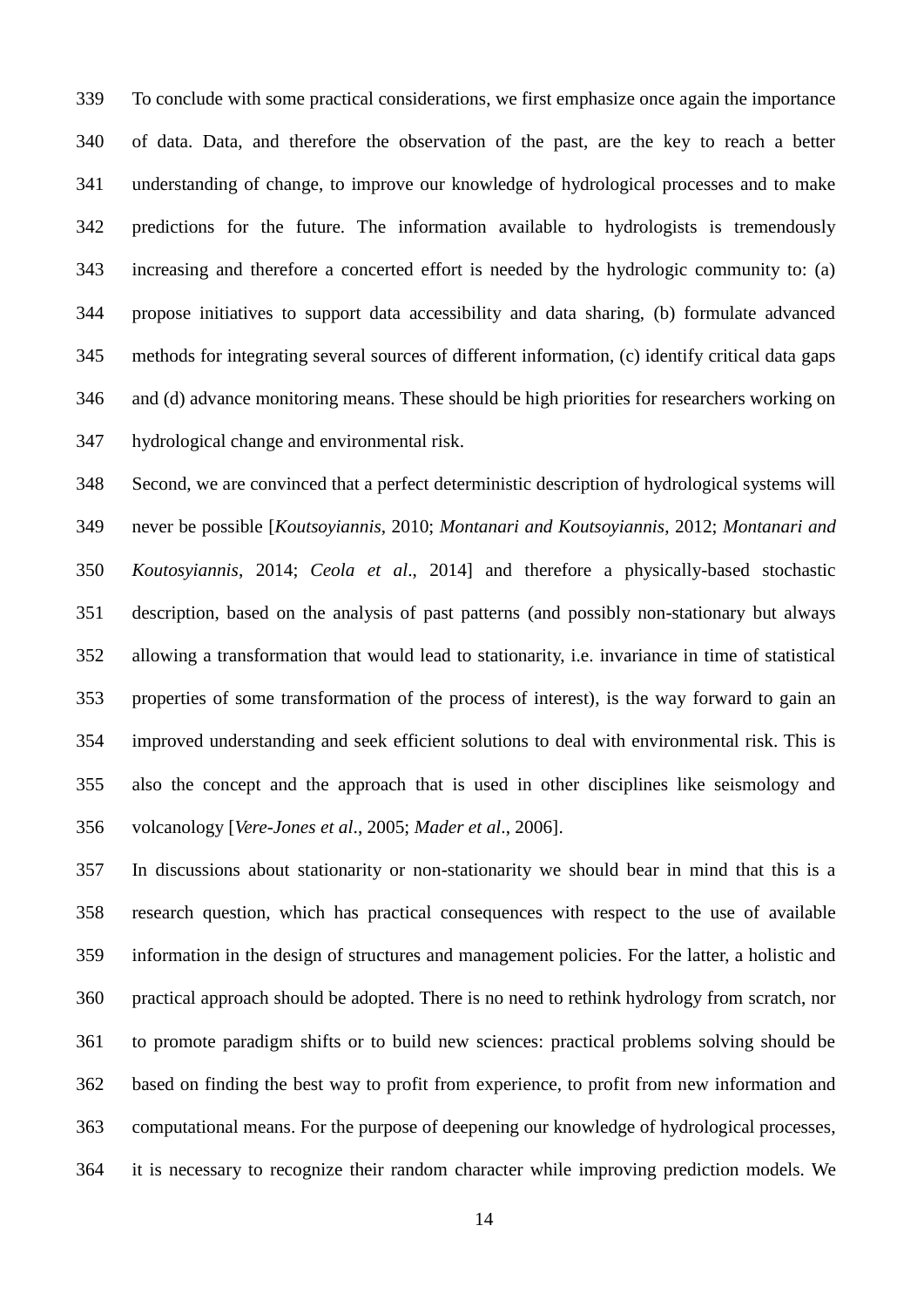propose to look at the future with an optimistic perspective of the opportunities that randomness offers. We do not need to seek an impossible determinism to cope with natural hazards: we just need forward looking and pragmatic ideas to profit from ever improving knowledge and information.

## **Post scriptum – Statistics versus process understanding**

 We believe that there is a widespread misconception in the hydrologic community, related to the use of process-based versus statistical models. The prevailing view is that process-based deterministic models are deductive means that take advantage of the available knowledge of the process dynamics, while statistical models are inductive and therefore are useful when the above knowledge is limited. We believe that this view is inconsistent. In complex hydrological systems, both deterministic and stochastic models are necessarily inductive (as they rely on fitting on data), while any deductive component in a deterministic model can be conveyed also in a stochastic model [*Montanari and Koutsoyiannis*, 2012]. The actual difference between deterministic and statistical models is just that the former establish a precise relationship between input (including initial and boundary conditions) and output (including systems state), while the latter examines the probabilities of events (or time evolution thereof) by admitting that randomness, and therefore uncertainty, is inescapable. A statistical or stochastic model is just not deterministic: it can be physically-based, it can represent spatial and time variability and can take full advantage of the knowledge of the system. Because of this, stochastic models with an increasing content of physical reasoning have been gaining increasing attention over the last decades. In order to identify the appropriate model to use, one should simply decide whether one wants to represent the inherent randomness affecting hydrological processes, and whether or not one wants to take uncertainty into account. There is no doubt that process-based models are the most appropriate solution for solving many water related problems, but we do not see any reason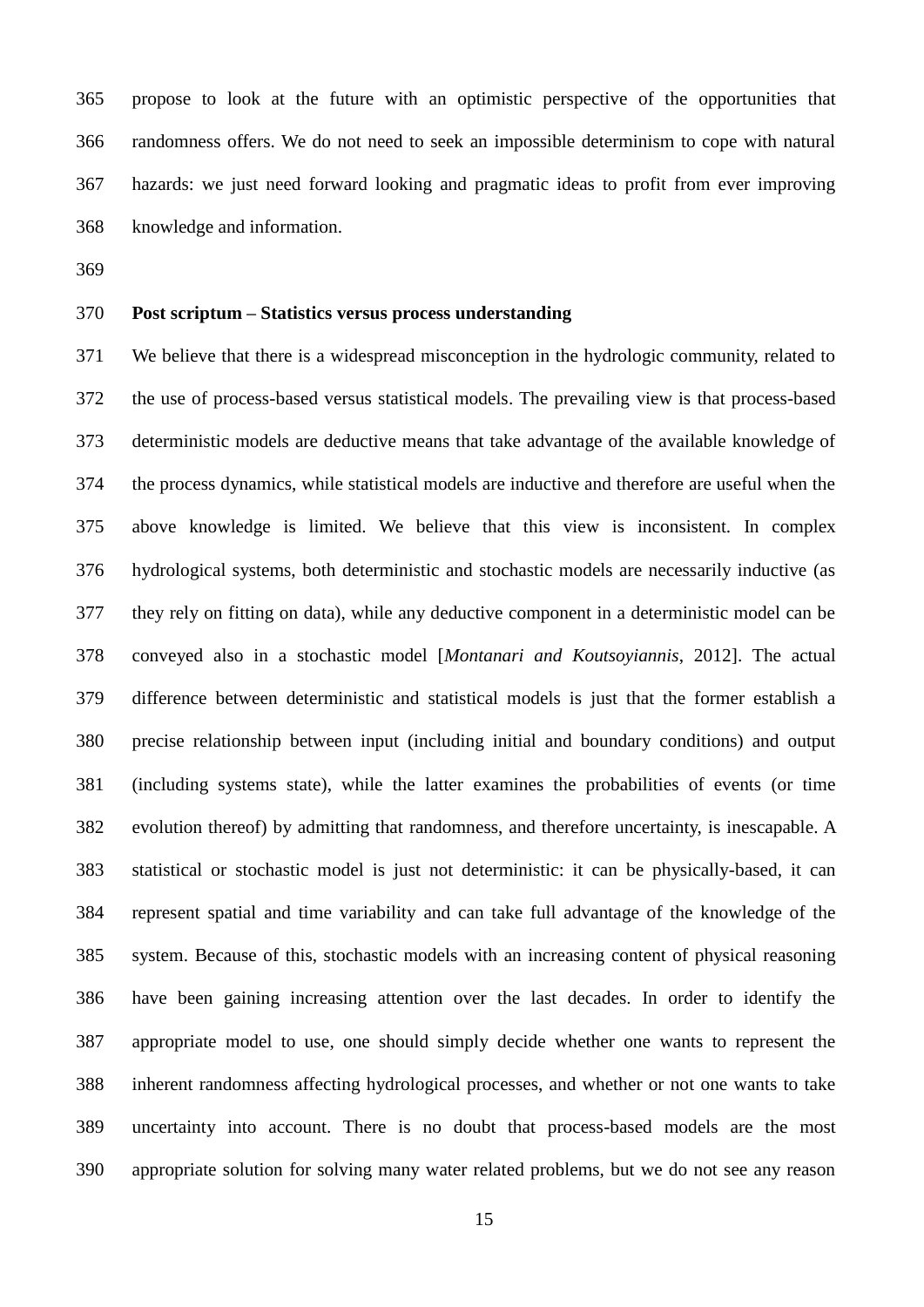not to formulate them in a stochastic context. In our opinion, stochastic-process-based models are the way forward to bridge the gap between physically-based models without statistics and statistical models without physics. There has been a lot of applications in hydrology that clarified the potential of stochastic process-based models (see, for instance, *Montanari and Koutsoyiannis* (2012); *Langousis et al*. (2008); *Langousis and Veneziano* (2009a; 2009b)).

#### **Acknowledgement**

 We are much grateful to the reviewers Francesco Laio, Andreas Langousis and András Bárdossy for providing insightful and eponymous reviews of our manuscript. The present work was developed within the framework of the "Panta Rhei" Research Initiative of the International Association of Hydrological Sciences (IAHS) and was partly supported by the SWITCH-ON EU FP7 collaborative project (grant agreement number 603587) and partly by the research project "Combined REnewable Systems for Sustainable ENergy DevelOpment" (CRESSENDO; grant number 5145) funded by the Greek General Secretariat for Research and Technology.

#### **References**

 Beven, K., and I. Westerberg (2011), On red herrings and real herrings: disinformation and information in hydrological inference, *Hydrol. Process.*, *25*, 1676-1680, doi: 10.1002/hyp.7963.

- Beven, K. (2013), So how much of your error is epistemic? Lessons from Japan and Italy. *Hydrol. Process.*, *27*, 1677–1680, doi: 10.1002/hyp.9648.
- Beven, K. (2012), Causal models as multiple working hypotheses about environmental processes, *Comptes Rendus Geoscience*, *344*, 77-88, doi: 10.1016/j.crte.2012.01.005.

Ceola, S., A. Montanari, and D. Koutsoyiannis (2014), Towards a theoretical framework for

integrated modelling of hydrological and societal change, *WIREs Water*, 1, 427-438, doi: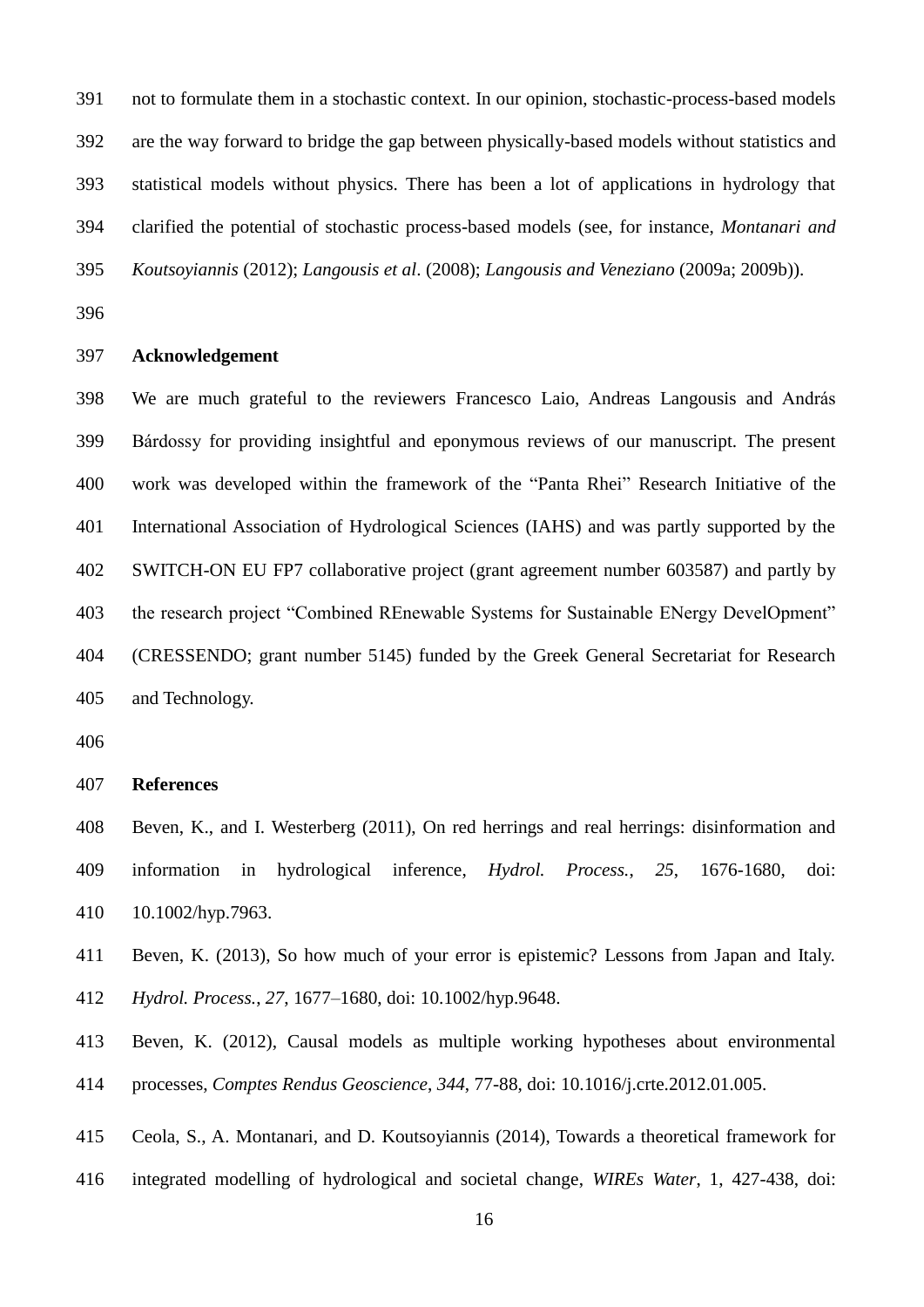- 10.1002/wat2.1038
- Di Baldassarre, G., and A. Montanari (2009), Uncertainty in river discharge observations: a quantitative analysis, *Hydrol*. *Earth Syst. Sci*., *13*, 913-921, doi:10.5194/hess-13-913-2009.
- Di Baldassarre, G., A. Viglione, G. Carr, L. Kuil, J.L. Salinas, and G. Blöschl (2013), Socio-
- hydrology: conceptualising human-flood interactions, *Hydrol. Earth Syst. Sci*., *17*, 3295-3303,
- doi:10.5194/hess-17-3295-2013, 2013.
- Gupta, H.V., M.P. Clark, J.A. Vrugt, G. Abramowitz, and M. Ye (2012), Towards a
- comprehensive assessment of model structural adequacy, *Water Resour. Res.*, *48*, W08301,
- doi:10.1029/2011WR011044.
- Khintchine, A. (1934), Korrelationstheorie der stationären stochastischen Prozesse,
- *Mathematische Annalen*, 109, 604–615.
- Kolmogorov, A.N. (1931), Uber die analytischen Methoden in der Wahrscheinlichkcitsrechnung, *Math. Ann*. *104*, 415-458 (English translation: On analytical methods in probability theory, In: Kolmogorov, A.N., 1992. Selected Works of A.N.
- 
- Kolmogorov Volume 2, Probability Theory and Mathematical Statistics A. N. Shiryayev, ed.,
- Kluwer, Dordrecht, The Netherlands, pp. 62-108).
- Kolmogorov, A.N., 1938, A simplified proof of the Birkhoff-Khinchin ergodic theorem,
- Uspekhi Mat. Nauk 5, 52-56. (English edition: Kolmogorov, A.N., 1991, Selected Works of A.
- N. Kolmogorov Volume 1, Mathematics and Mechanics, Tikhomirov, V. M. ed., Kluwer,
- Dordrecht, The Netherlands, pp. 271-276).
- Koutsoyiannis, D. (2011), Hurst-Kolmogorov dynamics and uncertainty, *Journal of the*
- *American Water Resources Association*, 47, 481–495, doi: 10.1111/j.1752-1688.2011.00543.x.
- Koutsoyiannis, D. (2010), HESS Opinions: "A random walk on water", *Hydrol. and Earth*
- *Sys. Sci.*, *14*, 585–601, doi:10.5194/hess-14-585-2010.
- Koutsoyiannis, D. (2013), Hydrology and Change, *Hydrological Sciences Journal*, 58, 1177–
- 1197, doi: 10.1080/02626667.2013.804626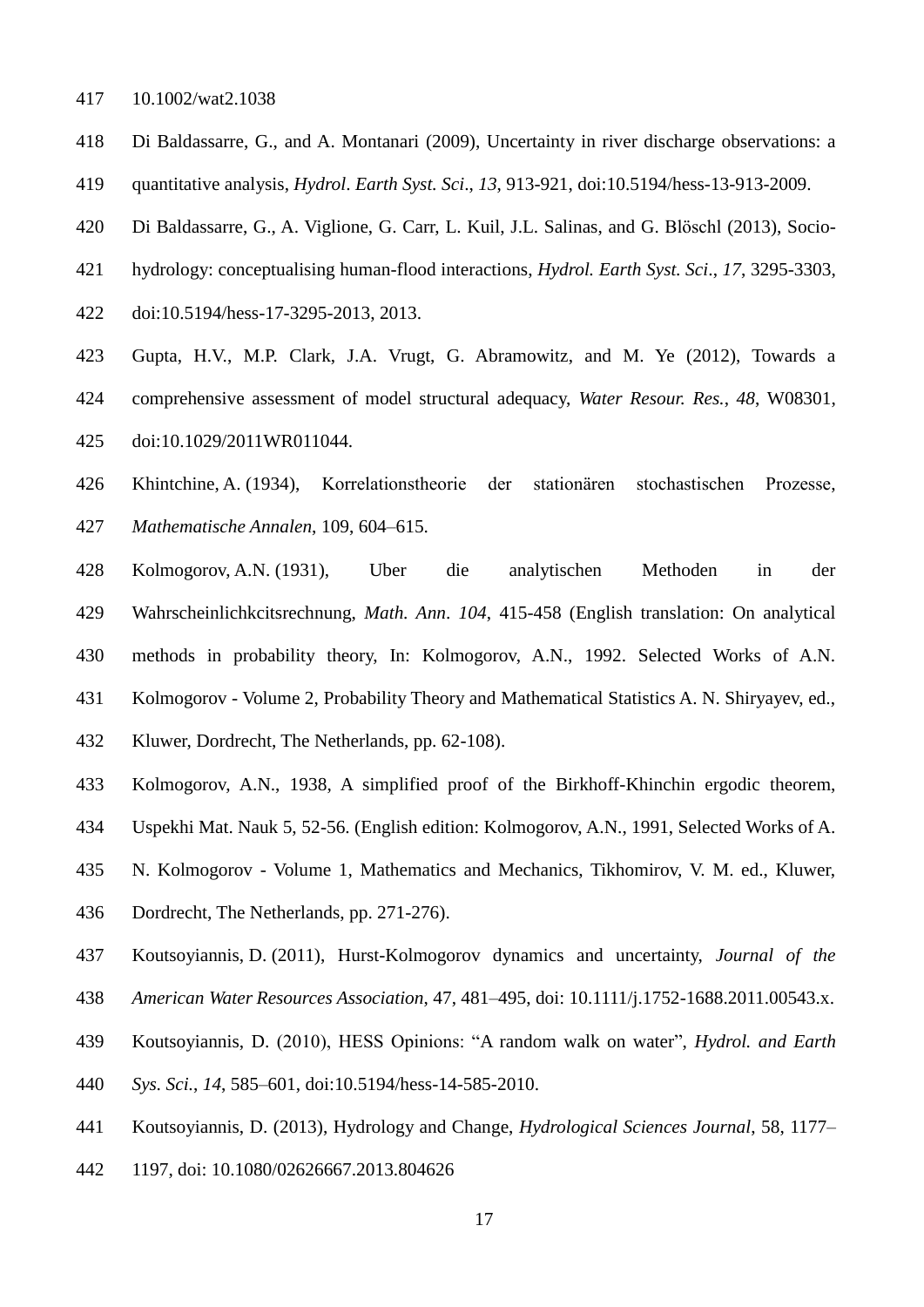- Koutsoyiannis, D. (2014), Reconciling hydrology with engineering, *Hydrology Research*, 45,
- 2–22, doi:10.2166/nh.2013.092.
- Koutsoyiannis, D., C. Makropoulos, A. Langousis, S. Baki, A. Efstratiadis, A. Christofides, G.
- Karavokiros, and N. Mamassis (2009), HESS opinions: "Climate, hydrology, energy, water:
- recognizing uncertainty and seeking sustainability", *Hydrol. and Earth Sys. Sci.*, *13*, 247–257,
- doi:10.5194/hess-13-247-2009
- Koutsoyiannis, D., and A. Montanari (2014), Negligent killing of scientific concepts: the stationarity case, *Hydrological Sciences Journal*, doi:10.1080/02626667.2014.959959.
- Kundzewicz, Z.W. (2002), Non-structural flood protection and sustainability, in: Simonovic,
- S.P. (ed.), *Non-Structural Measures for Water Management Problems*, Proceedings of the
- International Workshop, London, Ontario, Canada, 18-20 October 2001, IHP-V Technical
- Documents in Hydrology No. 56, UNESCO, Paris, pp. 8-27.
- Laio, F., G. Di Baldassarre, and A. Montanari, Model selection techniques for the frequency analysis of hydrological extremes, *Water Resour. Res.*, *45*, doi:10.1029/2007WR006666,
- 2009.
- Langousis, A. and D. Veneziano (2009a), Theoretical Model of Rainfall in Tropical Cyclones
- for the Assessment of Long-term Risk, *J. Geophys. Res*., 114, D02106, doi:10.1029/2008JD010080.
- Langousis, A. and D. Veneziano (2009b), Long-term Rainfall Risk from Tropical Cyclones in Coastal Areas, *Water. Resour. Res.*, 45, W11430, doi:10.1029/2008WR007624.
- Langousis, A., D. Veneziano, and S. Chen (2008), Boundary Layer Model for Moving Tropical Cyclones, In: Hurricanes and Climate Change, Edts. J. Elsner and T. Jagger, Springer, NY, doi: 10.1007/978-0-387-09410-6, pp. 265-286.
- Lins, H.F., and T.A. Cohn (2011), Stationarity: Wanted Dead or Alive?, *Journal of the*
- *American Water Resources Association*, *47*, 475-480, doi: 10.1111⁄j.1 752-1688.2011.00542.x
- 688.2011.00542.x.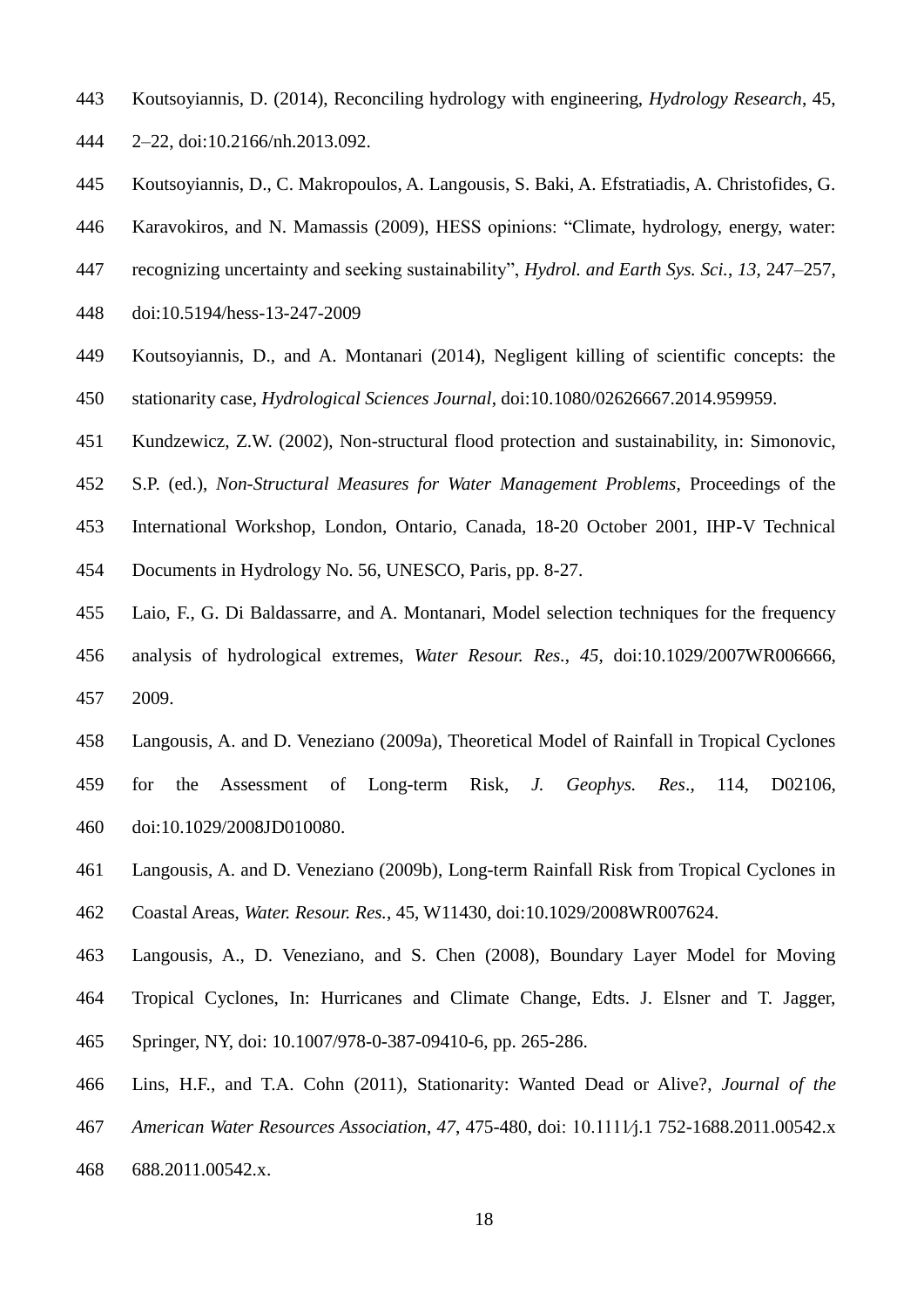- Mackey, M.C. (1992), *Time's Arrow: The Origins of Thermodynamic Behavior*, Dover,
- Mineola, NY, USA, 175 pp.
- Mader, H. M., S. G. Cole, C. B. Connor and L. J. Connor (eds) (2006), *Statistics in*
- *Volcanology*, Special Publications of IAVCEI 1, Geological Society of London, London, UK.
- Matalas, N.C., (2012), Comment on the Announced Death of Stationarity, *Journal of Water*
- *Resources Planning and Management*, 138, 311-312, doi: 10.1061/(ASCE)WR.1943- 5452.0000215.
- Milly, P.C.D., J. Betancourt, M. Falkenmark, R.M. Hirsch, Z.W. Kundzewicz, D.P.
- Lettenmaier, and R.J. Stouffer (2008), Stationarity is dead: whither water management?,

Science, 319, 573-574, doi: 10.1126/science.1151915

- Montanari, A., and D. Koutsoyiannis (2012), A blueprint for process-based modeling of uncertain hydrological systems, *Water Resour. Res.*, *48*, W09555, doi:10.1029/2011WR011412.
- Montanari, A., and D. Koutsoyiannis (2014), Reply to comment by Grey Nearing on "A
- blueprint for process-based modeling of uncertain hydrological systems," Water Resour. Res.,

50, 6264–6268, doi:10.1002/2013WR014987.

- Montanari, A., S. Ceola, and E. Baratti (2014), Panta Rhei: an evolving scientific decade with
- a focus on water systems, in: Castellarin, A., Ceola S., Toth, E. and A. Montanari (eds),
- *Evolving Water Resources Systems: Understanding, Predicting and Managing Water–Society*
- *Interactions*, IAHS Publ.364, Wallingford, UK, 560pp.
- Montanari, A., and G. Di Baldassarre (2013), Data errors and hydrological modelling: The
- role of model structure to propagate observation uncertainty, *Advances in Water Resources*,
- *51*, 498-504, doi: 10.1016/j.advwatres.2012.09.007.
- Montanari, A., et al. (2013), "Panta Rhei Everything Flows", Change in Hydrology and
- Society The IAHS Scientific Decade 2013-2022, *Hydrological Sciences Journal*, 58, 1256–
- 1275, doi: 10.1080/02626667.2013.809088.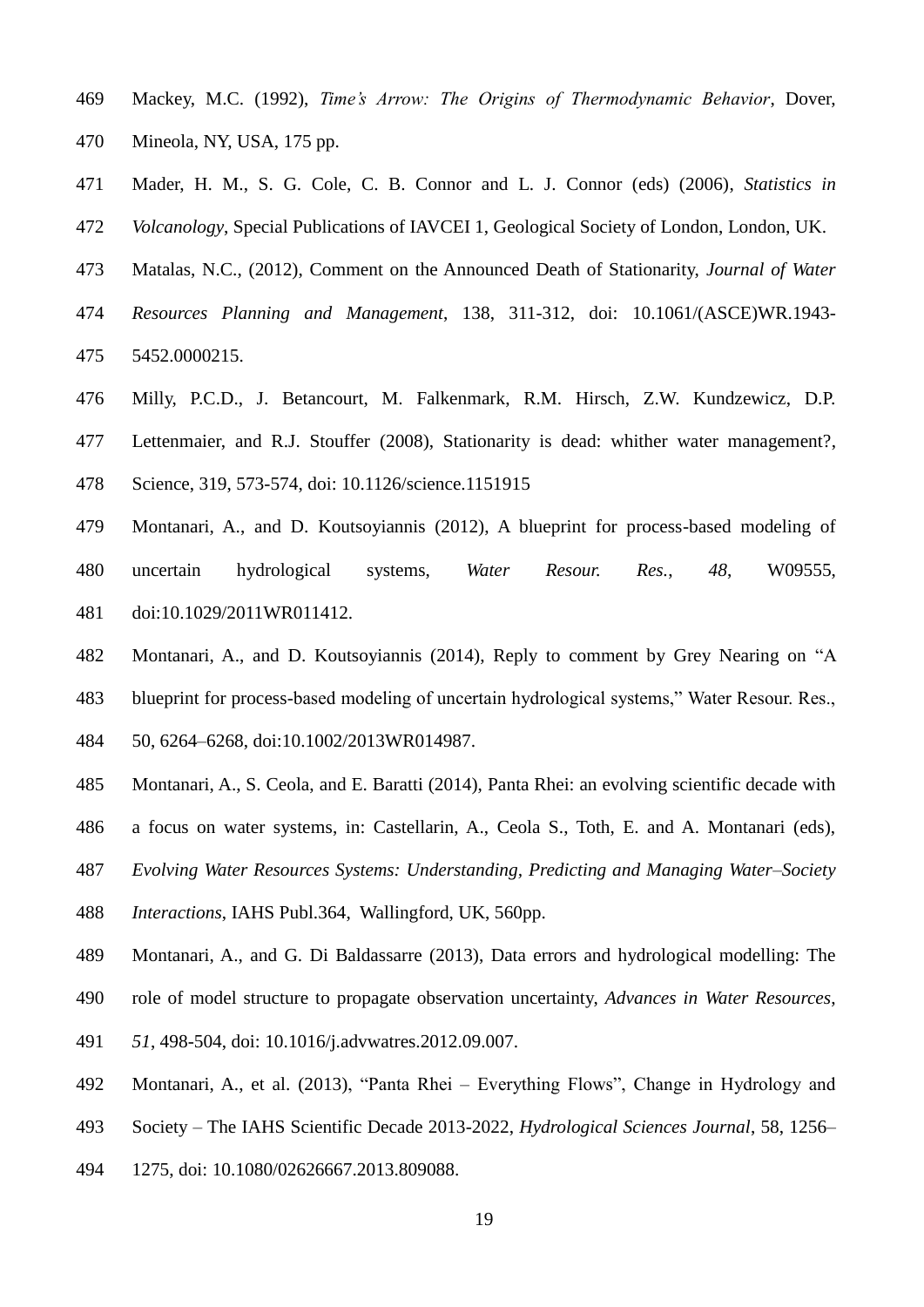- Schaefli, B., C.J. Harman, M. Sivapalan, and S.J. Schymanski (2011), HESS Opinions:
- "Hydrologic predictions in a changing environment: behavioral modelling", *Hydrol. Earth*
- *Syst. Sci.*, *15*, 635-646, doi:10.5194/hess-15-635-2011, 2011.
- Sivapalan, M., M. Konar, V. Srinivasan, A. Chhatre, A. Wutich, C. A. Scott, J. L. Wescoat, and
- I. Rodríguez-Iturbe (2014), Socio-hydrology: Use-inspired water sustainability science for the
- Anthropocene, *Earth's Future*, 2, doi:10.1002/2013EF000164.
- Sivapalan, M., H.H.G. Savenije, and G. Blöschl (2012), Sociohydrology: A new science of
- people and water, *Hydrological Processes*, *26*, 1270–1276, doi:10.1002/hyp.8426.
- Thampapillai, D. J., and W. F. Musgrave (1985), Flood Damage Mitigation: A Review of
- Structural and Nonstructural Measures and Alternative Decision Frameworks, *Water Resour.*
- *Res.*, 21(4), 411–424, doi:10.1029/WR021i004p00411.
- Thompson, S. E., M. Sivapalan, C.J. Harman, V. Srinivasan, M.R Hipsey, P. Reed, A.
- Montanari, and G. Blöschl (2013), Developing predictive insight into changing water
- systems: use-inspired hydrologic science for the Anthropocene, *Hydrol. Earth Syst. Sci*., *17*,
- 5013-5039, doi:10.5194/hess-17-5013-2013, 2013.
- Vere-Jones, D., Y. Ben-Zion, and R. Zúñiga (2005), Statistical Seismology, *Pure and Applied*
- *Geophysics*, 162, 1023-1026, doi: 10.1007/s00024-004-2659-2.
- Viglione, A., G. Di Baldassarre, L. Brandimarte, L. Kuil, G. Carr, J.L. Salinas, A. Scolobig,
- and G. Blöschl (2014), Insights from socio-hydrology modelling on dealing with flood risk –
- Roles of collective memory, risk-taking attitude and trust, *Journal of Hydrology*, 2014,
- [http://dx.doi.org/10.1016/j.jhydrol.2014.01.018.](http://dx.doi.org/10.1016/j.jhydrol.2014.01.018)
- Vogel., R. (1999), Stochastic and Deterministic World Views, *Journal of Water Resources*
- *Planning and Management*, 125, pp. 311-313, doi: 10.1061/(ASCE)0733- 9496(1999)125:6(311)).
- Yevjevich, V., Determinism and stochasticity in hydrology, *J. of Hydrol.*, 22, 225-238, 1974.